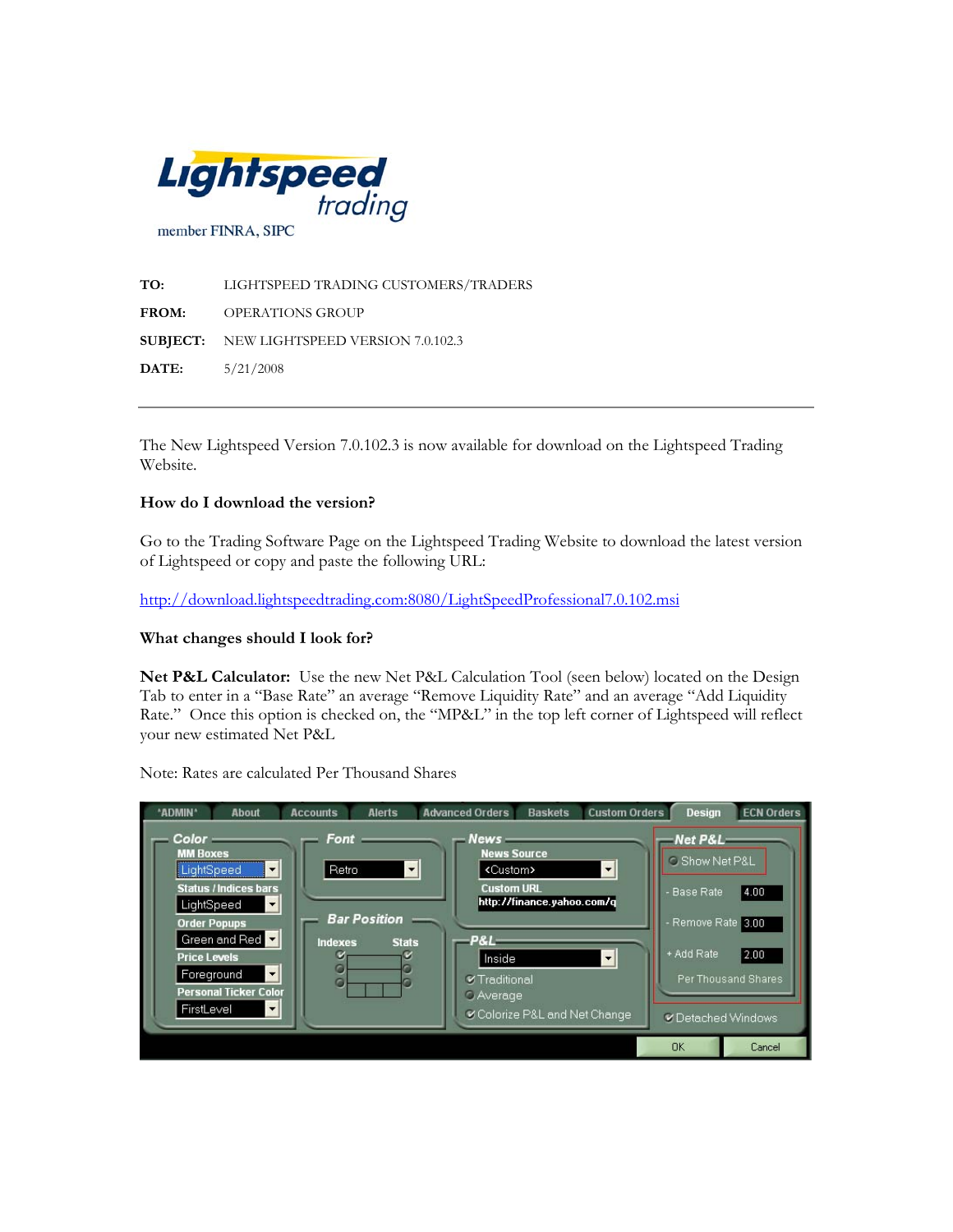**New Risers and Fallers Window with Most Actives:** The new Risers and Fallers window replaces the old one and offers users the ability to change fonts and configure the columns that appear. In addition, the window now displays "Most Actives" which are stocks with highest trading volume on the day listed in descending order.

| $\overline{\mathbf{X}}$<br>п<br><b>Risers and Fallers</b> |                          |                       |               |               |             |                           |             |        |                |
|-----------------------------------------------------------|--------------------------|-----------------------|---------------|---------------|-------------|---------------------------|-------------|--------|----------------|
|                                                           | Cha<br><b>Riser</b>      | <b>Inside Market</b>  | $\frac{9}{2}$ | <b>Faller</b> | Cha         | <b>Inside Market</b>      | ℅           | Active | <b>Volume</b>  |
|                                                           | $+2.15$<br><b>GPCB</b>   | 4.90 x<br>5.05        | 76.1          | alick         | $-3.90$     | $12.96 \times$<br>12.99   | 43.3        |        | SPY 199,203.8  |
|                                                           | $+0.84$<br><b>2 JNGW</b> | $4.25 \times$<br>4.50 | 24.1          | elele         | $-0.85$     | $4.50 \times$<br>4.60     | 24.0        |        | 0000139, 815.6 |
| 3 AOB                                                     | $+2.06$                  | 11.42 x<br>11.34      | 22.1          |               | KCP $-2.54$ | $14.21 \times 14.99$ 21.3 |             |        | XLF 96,646.5   |
|                                                           | $+1.57$<br><b>4 ONNN</b> | 9.34 x<br>9.371       | 20.3          |               | ALRC -1.31  | $7.50 \times$             | $8.10$ 20.4 |        | CSCO 92,801.2  |
| 5 SVR                                                     | $+3.46$                  | 21.00 x<br>21.20      | 19.7          | SPRO          | $-0.59$     | 3.25 x<br>4.00            | 20.2        |        | MSFT 88.696.3  |
| 6 AXK                                                     | $+0.40$                  | 0.70 x<br>4.25        | 19.3          | Male          | $-3.71$     | $22.54 \times 23.00$ 19.6 |             | C      | 88,406.0       |
|                                                           | 7 MCCC<br>$+0.78$        | 4.30 x<br>5.99        | 17.9          | PSPT          | $-1.20$     | 7.90x<br>8.49             | 17.5        |        | YHOO 84,611.9  |
|                                                           | $+0.68$<br>8 ROSG        | 4.30 x<br>4.76        | 17.7          | $\bullet$ SUR | $-0.78$     | 5.39 x<br>5.57            | 17.1 S      |        | 71.279.9       |

Note: The columns appearing in your Risers and Fallers window may have changed upon logging into this version of LS. If you would like to re-configure the columns displayed simply right click on the window and select Change Columns. De-select the columns you do not want to see (below):



**NSDQ Replaces ISLD:** Users will find that ISLD has been, and will continue to be, replaced by NSDQ throughout the Lightspeed software. This includes Keyboard keys, the Reserve Tab, ECN Orders Tab, and other places.

In the near future ISLD will be replaced by NSDQ in the Level 2.

**Nasdaq Imbalance Order Types:** Participate in the Nasdaq Imbalance at the open and close with "Nasdaq Limit-on-Open-Imbalance-Only" and "Nasdaq Limit-On-Close-Imbalance-Only" Orders. These orders are accepted up until 9:29:59 EST and 3:59:59 EST respectively.

Note: These orders will execute at or above the opening/closing offer when buying OR at or below the opening bid when selling.